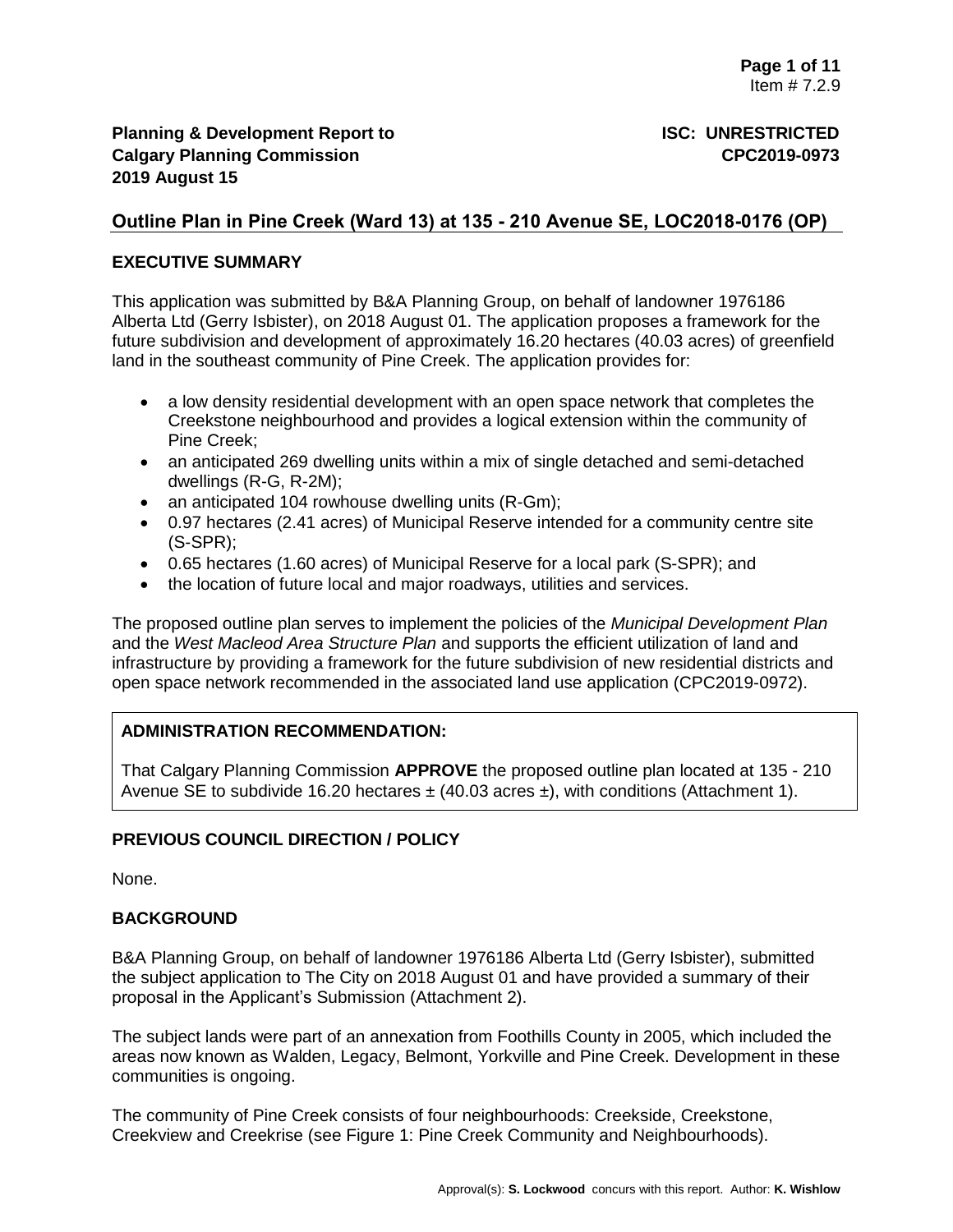**Outline Plan in Pine Creek (Ward 13) at 135 - 210 Avenue SE, LOC2018-0176 (OP)**



*Figure 1: Pine Creek Community and Neighbourhoods*

Previously approved and pending outline plan and land use amendment applications within the community of Pine Creek include:

| Neighbourhood      | <b>Application Number</b> | Location                             | <b>Application Status</b>                   |
|--------------------|---------------------------|--------------------------------------|---------------------------------------------|
| Creekside          | LOC2015-0112              | West across Sheriff<br>King Street S | Approved in 2017                            |
| Creekstone Stage 1 | LOC2016-0176              | Directly east and<br>south           | Approved in 2017                            |
| Creekstone Stage 2 | LOC2016-0344              | East                                 | Approved in 2017                            |
| Creekstone Stage 3 | LOC2018-0176              | Subject site                         | Subject application<br>seeking approval     |
| Creekrise          | LOC2017-0102              | Far east                             | Approved in 2018                            |
| Creekview          | LOC2017-0068              | Far south                            | Currently under review<br>by Administration |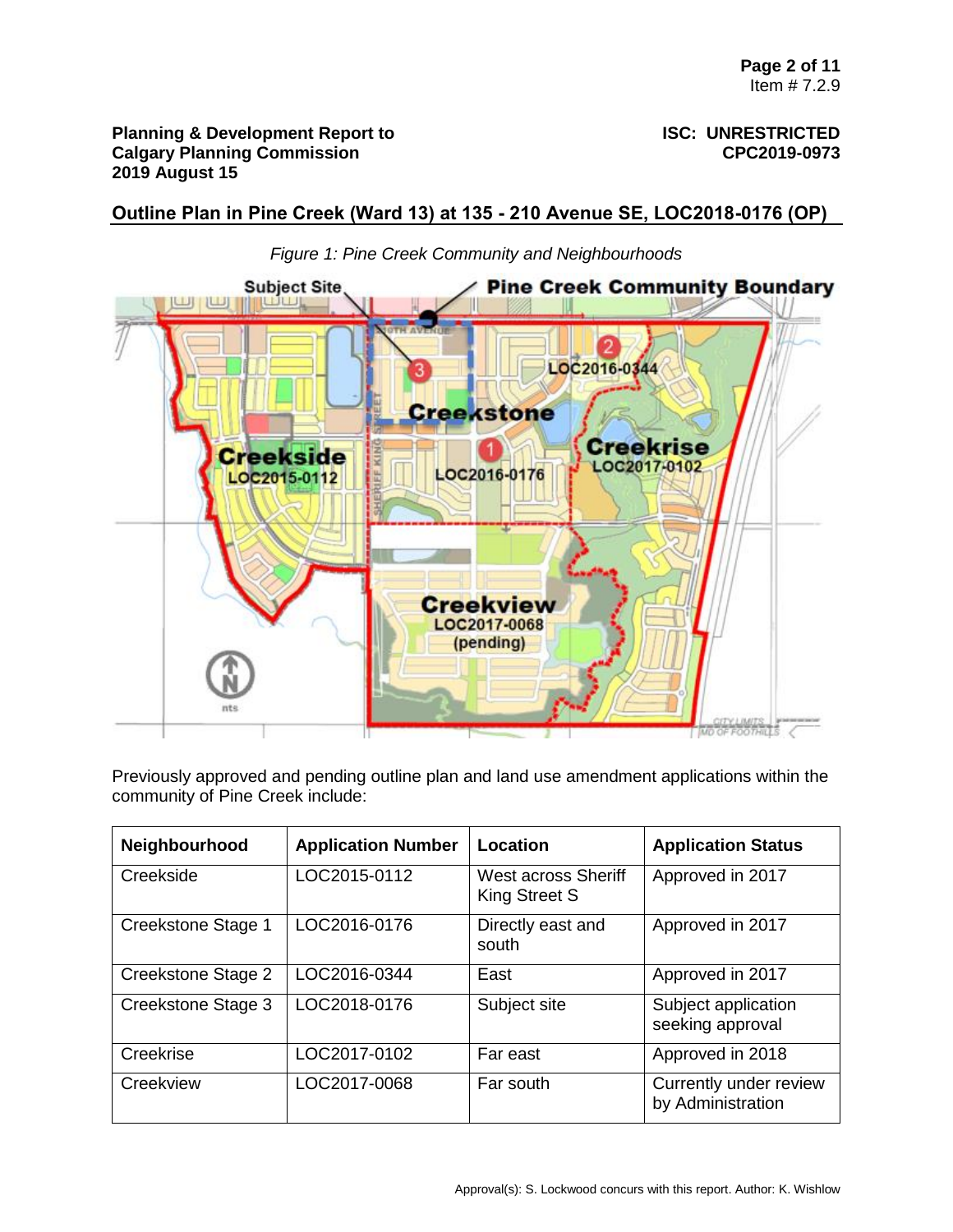# **Outline Plan in Pine Creek (Ward 13) at 135 - 210 Avenue SE, LOC2018-0176 (OP)**

The pending approvals of the subject land use amendment and outline plan application represents the final portion of the neighbourhood of Creekstone.

The outline plan and land use amendment application for Creekview is currently under review by Administration and will represent the final neighbourhood in the community of Pine Creek.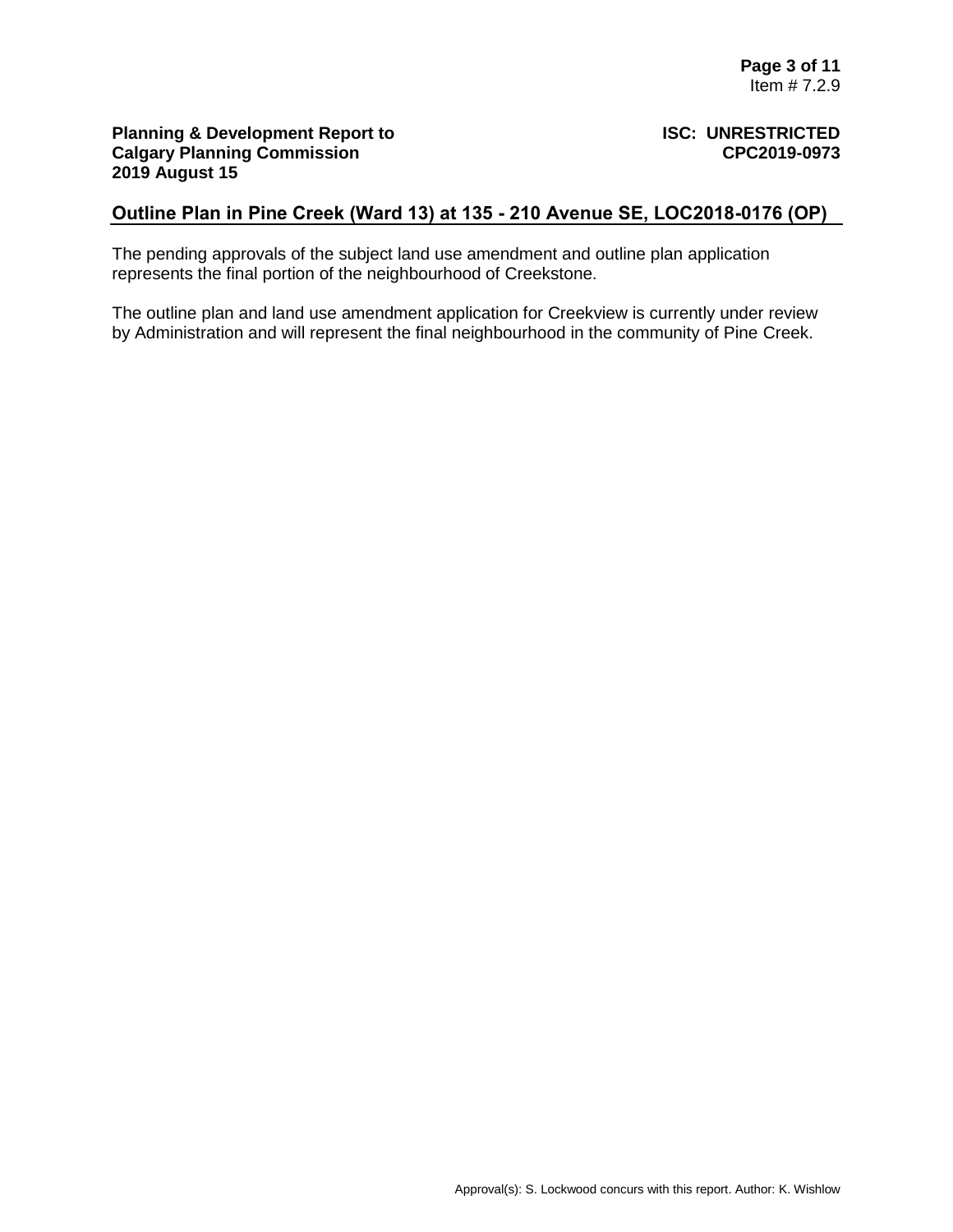# **Outline Plan in Pine Creek (Ward 13) at 135 - 210 Avenue SE, LOC2018-0176 (OP)**

# **Location Maps**



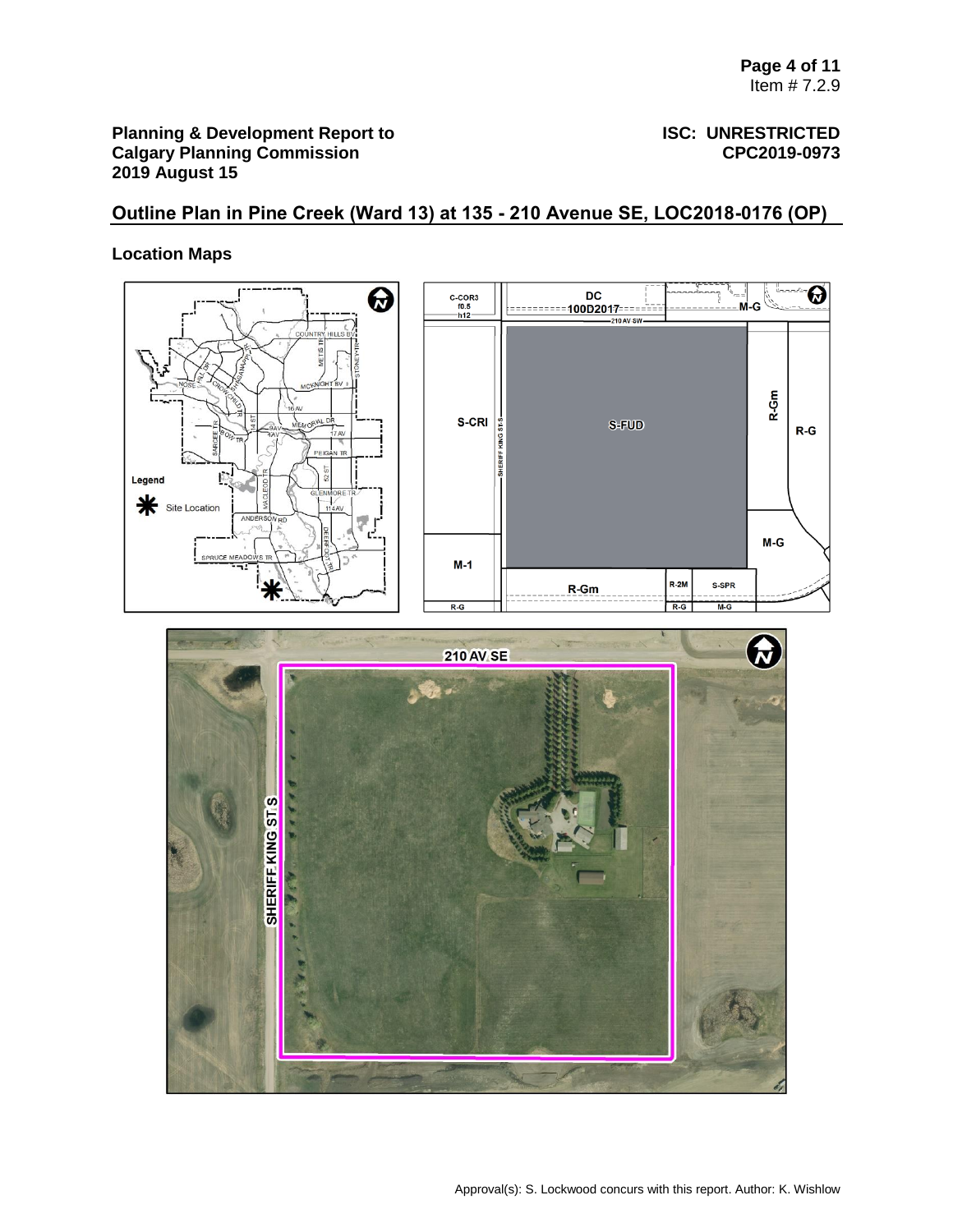# **Outline Plan in Pine Creek (Ward 13) at 135 - 210 Avenue SE, LOC2018-0176 (OP)**

# **Site Context**

The subject lands, 135 – 210 Avenue SE, are situated in the southeast quadrant of the city in the neighbourhood of Creekstone within the developing community of Pine Creek. The area is approximately 16.20 hectares (40.03 acres) in size and bound by 210 Avenue SE to the north, Sheriff King Street S to west, Creekside Boulevard SE to the south and Creekstone Drive SE to the east. The community of Belmont, as well as the future Light Rail Transit Station and facilities, are located across 210 Avenue SE to the north and northeast. The approved neighbourhood of Creekside is located across Sheriff King Street S to the west while the other approved portions of the Creekstone Stage 1 neighbourhood are located to the east and south.

The adjacent lands of Creekstone Stage 1 consist of a mix of residential parcels, a neighbourhood node, and portions of both a community centre and a school site. The subject application will tie into the approved street and pathway networks of the surrounding area, will complement the mix of residential parcels and will complete the already approved portion of a community centre site.

The subject lands are currently used as a residential acreage and consists of one dwelling, outbuildings and crop land. The land is relatively flat with a gradual slope from the northwest to the southeast.

# **INVESTIGATION: ALTERNATIVES AND ANALYSIS**

This outline plan (Attachment 3), along with the associated land use amendment application, will facilitate the development of a residential neighbourhood that will contribute to the growth of the Pine Creek community as envisioned by the policies of the *Municipal Development Plan* and the *West Macleod Area Structure Plan*.

#### **Planning Considerations**

The following sections highlight the scope of technical planning analysis conducted by Administration.

#### *Subdivision Design*

The proposed subdivision of approximately 16.20 hectares (40.03 acres) of land will complete the neighbourhood of Creekstone. In general, the subdivision consists of residential lands and two areas of open space, supported by a modified grid street network. The proposed plan area is integrated into the overall community through multi-modal connections. The proposed streets and pathways are in line with previously approved surrounding networks. The subdivision design proposes to accommodate a mix of single detached, semi-detached and rowhouses dwellings on a mix of laned and laneless parcels.

Although the proposed low density land uses allow for a range of dwelling types, it is anticipated that rowhouses will be located along the eastern and western edges of this development fronting onto Sheriff King Street S and Creekstone Drive SE, with lane access. Single detached dwellings, with a mix of laned and laneless parcels, will be located centrally around the local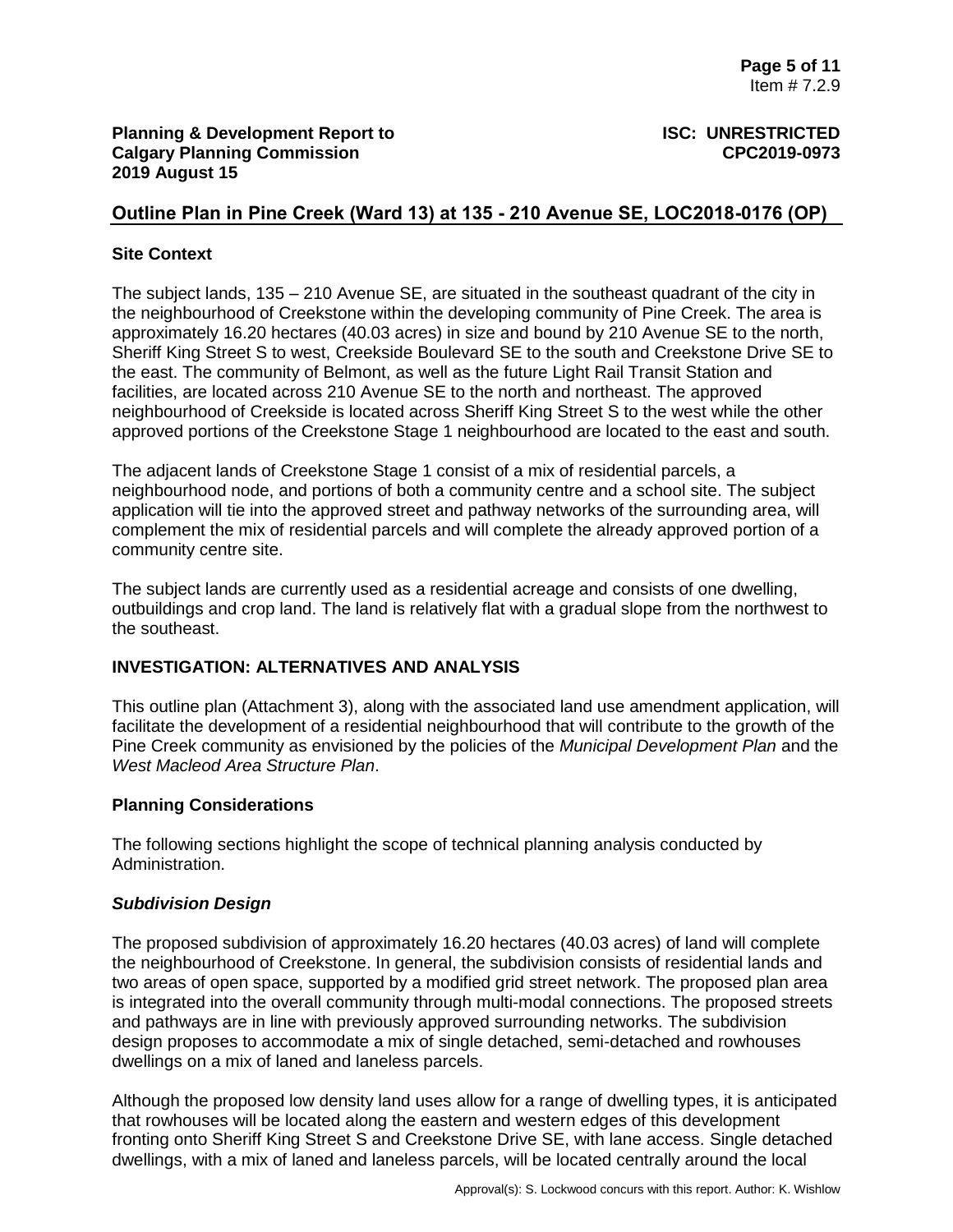# **Outline Plan in Pine Creek (Ward 13) at 135 - 210 Avenue SE, LOC2018-0176 (OP)**

park space while semi-detached dwellings are envisioned to the west of the community centre site fronting onto the adjoining park space associated with the community centre.

# Open Space

Open space for the plan area is provided through two park spaces, with varying roles and functions, offering both passive and active park uses. Both park spaces will be dedicated as Municipal Reserve (MR). The 0.65 hectare (1.60 acre) centrally located local park will provide a playground and open play area. The community centre and surrounding park space is located within two outline plan applications. The subject outline plan encompasses 0.97 hectares (2.41 acres) of the site, while the remaining 0.40 hectares (1.00 acre) will be dedicated to the south as previously approved under LOC2016-0172. In total, the community centre site will be 1.37 hectares (3.41 acres) in size once fully dedicated as MR. Conceptual programming of the site includes a community building, parking, tennis courts, a community garden and an open play area and a potential ice rink. MR acquired as part of the subject application, totaling 1.62 hectares (4.01 acres), provides the 10 percent MR requirement for the plan area.

## Pathways

A regional pathway to the north, and multi-use pathways to the east and west of the site, connect the subject neighbourhood to the rest of the Pine Creek community as well as communities of Belmont and Yorkville to the north. Within the plan area itself, there will is a network of sidewalks, walkways and local pathways. This system provides both east-west and north-south connections to the central park space, the community centre site and to the larger network outside the plan area and provide shorter connectivity to transit locations. The 3.0 metre wide walkways also provide breaks within some of the longer block frontages for additional permeability and connectivity.

A breakdown of the statistics for the subject outline plan can be found in the Subdivision Data Sheet (Attachment 4).

# *Land Use*

Concurrent with the outline plan is a land use amendment application (Attachment 5) that proposes to redesignate lands from Special Purpose – Future Urban Development (S-FUD) District to a mix of Residential – Low Density Multiple Dwelling (R-2M) District, Residential – Low Density Mixed Housing (R-G) District, Residential – Low Density Mixed Housing (R-Gm) District and Special Purpose – School, Park and Community Reserve (S-SPR) District. Overall, these districts will provide for a mix of low density residential development and open space.

# *Density*

The outline plan proposes development that achieves both the *Municipal Development Plan* and the *West Macleod Area Structure Plan* minimum density and intensity targets (population and jobs). This will help to support the future transit and community amenities within the greater area.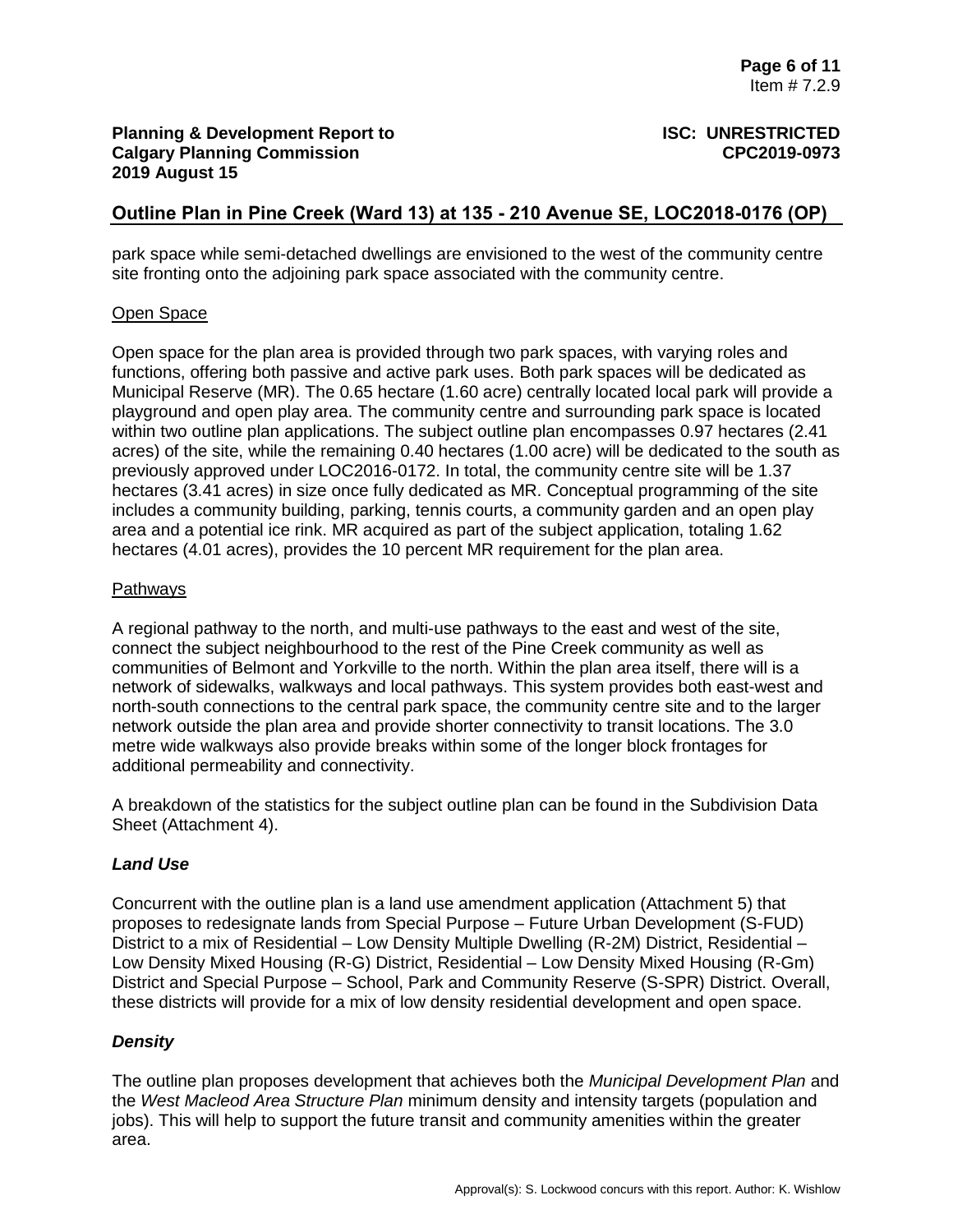# **Outline Plan in Pine Creek (Ward 13) at 135 - 210 Avenue SE, LOC2018-0176 (OP)**

The application proposes to accommodate approximately 373 units. This equates to an anticipated residential density of 23 units per hectare (9.3 units per acre). This density range achieves the overall intent of the minimum residential density of 20 units per hectare (8 units per acre) as outlined in by the *Municipal Development Plan* for the neighbourhood.

The *West Macleod Area Structure Plan* (Map 7) identifies a minimum Residential Area density of 17.3 units per hectare (7 units per acre) for the subject site. The anticipated residential density of 23 units per hectare (9.3 units per acre) exceeds this minimum density requirement.

The breakdown of the density requirements and the anticipated density are shown below in Table 1: Density Requirements.

|                                                         | Units per Hectare | Units per Acre |
|---------------------------------------------------------|-------------------|----------------|
| MDP requirement: Minimum residential density            | 20                | 8              |
| ASP requirement: Minimum Residential Area density       | 17.3              |                |
| Anticipated residential density per subject application | 23                | 9.3            |

## Table 1: Density Requirements

#### **Intensity**

Development for the overall community is required by the *Municipal Development Plan* and *West Macleod Area Structure Plan* to achieve an intensity of 60 to 70 people and jobs per hectare. The subject site is anticipating an intensity of approximately 71.5 people and jobs per hectare.

The *West Macleod Area Structure Plan* (Table 1) identifies a minimum intensity requirement of 61 people and jobs per hectare for Community C and a minimum intensity requirement of 62 people and jobs per hectare for the entire Area Structure Plan area.

The anticipated intensity of 71.5 people and jobs per hectare exceeds both the *Municipal Development Plan* and Area Structure Plan intensity targets.

#### *Environmental*

The proposed application is located within an undeveloped greenfield area. Historically, the lands have been used for agricultural purposes. A Phase I Environmental Site Assessment was completed for the site. The assessment noted that additional investigation is recommended "in the areas of the above ground storage tanks and the suspected underground septic tank to assess the soil and groundwater quality in the areas". The report was reviewed by Administration and it was determined that additional investigation was not required at the outline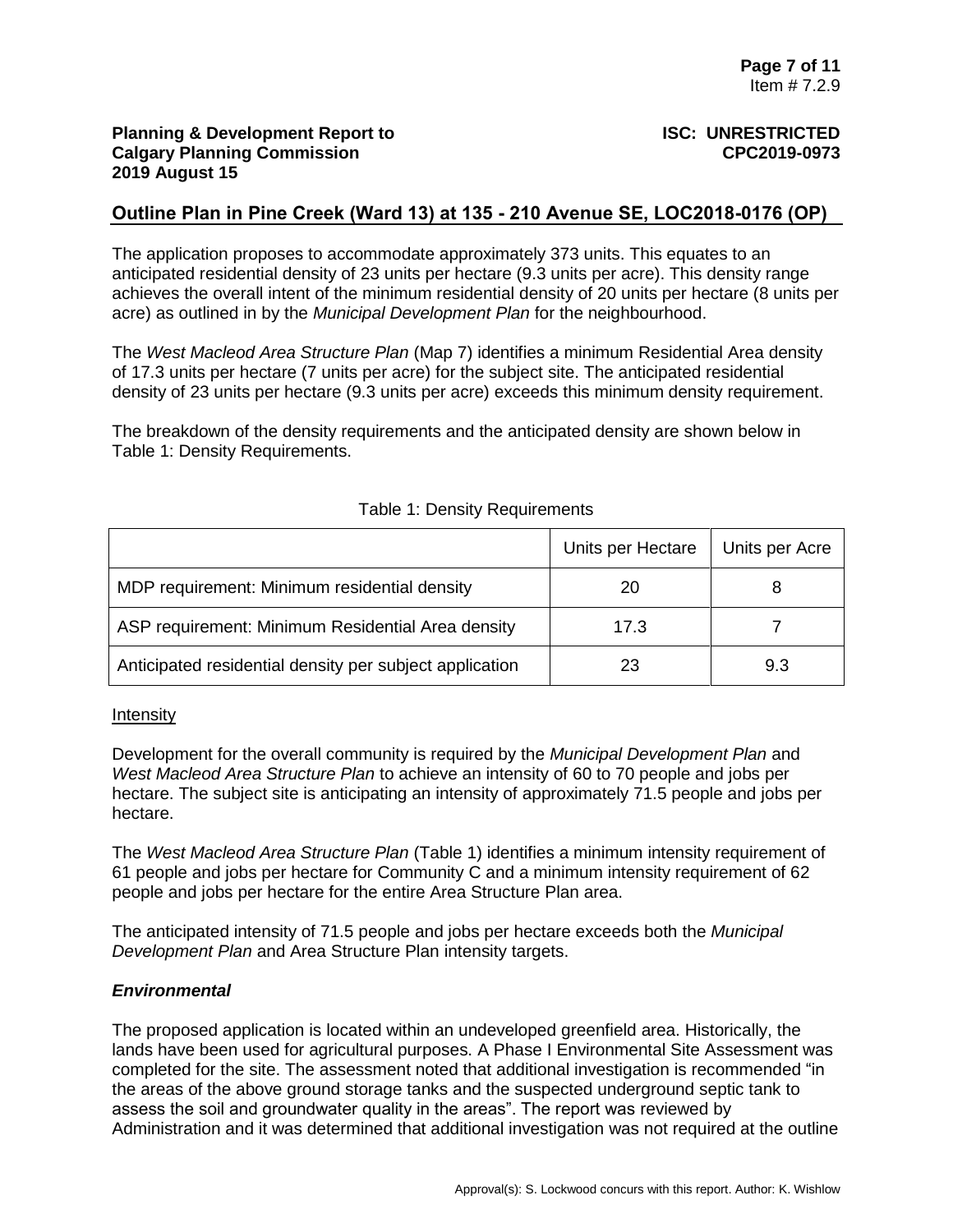# **Outline Plan in Pine Creek (Ward 13) at 135 - 210 Avenue SE, LOC2018-0176 (OP)**

plan / land use amendment stage and can instead occur at the stripping and grading and/or tentative plan stage.

#### *Transportation*

Primary access to the subject lands is provided from 210 Avenue SE, Sheriff King Street S and Creekstone Drive SE. The arterial roadway connections which service the plan area, 210 Avenue SW and Sheriff King Street S, connect eastwards to Macleod Trail SE; and northwards to Highway 22X / Stoney Trail SW respectively.

Administration worked with the applicant to develop a transportation network that supports multimodal connectivity for local and regional trips and completes the street network as detailed in the *West Macleod Area Structure Plan* and existing approved outline plans. The street network internal to the plan is a modified grid pattern and is comprised primarily of residential roads with connections to the adjacent collector and arterial street network.

The existing and proposed street network within and adjacent to the plan area accommodates active modes, transit, and vehicular movements, as well as connections to the regional transportation network. The combination of limited block sizes, pathways and the existing and planned transportation network, provides additional opportunities for pedestrians and cyclists to enjoy good connectivity within and around the plan area.

The plan also provides the opportunity to connect to proposed transit service in the area. Public transit will be introduced in phases over time and is expected to include several bus routes running through the *West Macleod Area Structure Plan* lands, providing local and regional service through and around the plan area. Public transit will be later phased to support the future Red Line extension to the LRT station in the Belmont community.

A combination of the regional pathway system and multi-use pathways within road rights-of-way establishes both strong east-west and north-south connections adjacent to the plan area.

#### *Utilities and Servicing*

Water servicing to the site will be provided via connections to mains at 210 Avenue SE and Sheriff King Street S and via the surrounding developments to the east and south.

Sanitary servicing to the site will be provided via connections to Branch C and Phase 2 of the West Pine Creek Sanitary Trunk along 210 Avenue S.

Storm servicing to the site will be provided via a connection to neighbouring developments to the east and south and will be directed to future Pond B which will be located southeast of the plan area in the approved neighbourhood of Creekstone Stage 1 (LOC2016-0172).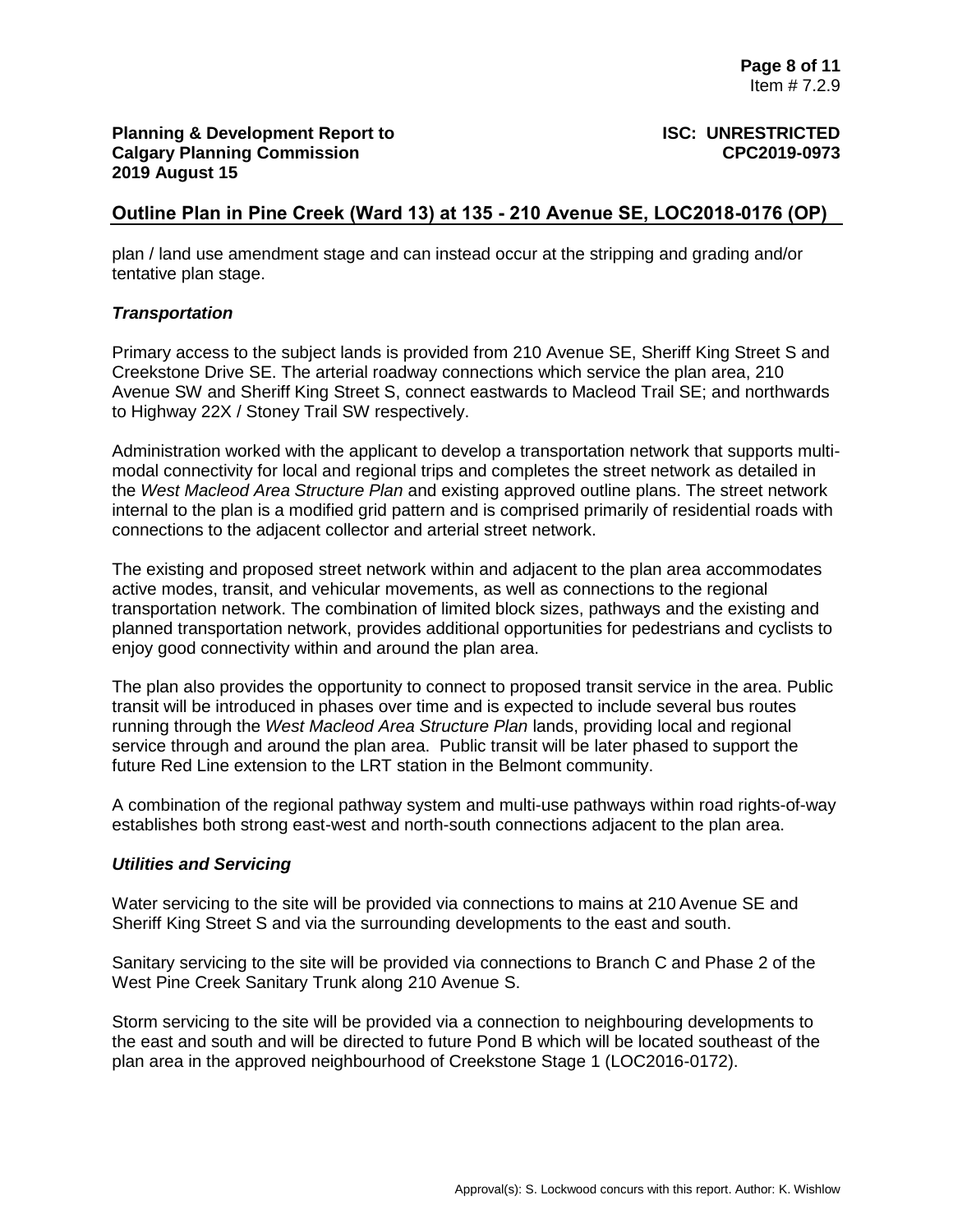# **Outline Plan in Pine Creek (Ward 13) at 135 - 210 Avenue SE, LOC2018-0176 (OP)**

### **Stakeholder Engagement, Research and Communication**

In keeping with Administration's standard practices, this application was circulated to relevant stakeholders and notice posted on-site. Notification letters were sent to adjacent landowners and the application was advertised online.

The application was circulated to both Ward 13 and Ward 14 Councillors offices. No comments were received.

There is no community association for the subject area and no letters from adjacent landowners or the general public were received.

No public meetings were conducted by the applicant or Administration in direct relation to this outline plan application. However, as part of the 2017 policy amendment to the *West Macleod Area Structure Plan*, a public information session was held on 2017 May 25 at the Cardel Rec South in Shawnessy. The event was hosted by The City and included the *West Macleod Area Structure Plan* amendment and the applicable land use amendment and outline plan applications south of 210 Avenue SE and east of Sheriff King Street S. This was a joint event with two other projects, namely the *South Macleod Centre Area Structure Plan* and the North Silverado Outline Plan. In total, the event had approximately 220 members of the public attend. Upon sign in for the event, 18 people out of the 220 came to the event specifically for the West Macleod project. The event was an excellent opportunity for those residents to become informed about future planning projects in the larger area. General feedback from the public regarding the West Macleod projects was positive.

#### **Strategic Alignment**

#### *South Saskatchewan Regional Plan (2014)*

The site is located within the City, Town area as identified on Schedule C: South Saskatchewan Regional Plan Map in the *South Saskatchewan Regional Plan* (SSRP). While the SSRP makes no specific reference to the site, the proposal is consistent with policies on Land Use Patterns.

#### *Interim Growth Plan (2018)*

The recommendation aligns with the policy direction of the *Interim Growth Plan*. The proposed outline plan and corresponding land use amendment builds on the principles of the *Interim Growth Plan* by means of promoting efficient use of land, regional infrastructure, and establishing strong, sustainable communities.

# *Our Shared Boundary: An Intermunicipal Development Plan for the Municipal District of Foothills and The City of Calgary (Statutory – 2017)*

These lands are subject to the *Intermunicipal Development Plan* (IDP) and as such the application was circulated to Foothills County for comment in accordance with the requirements of the IDP. No comments were received in response to the circulation.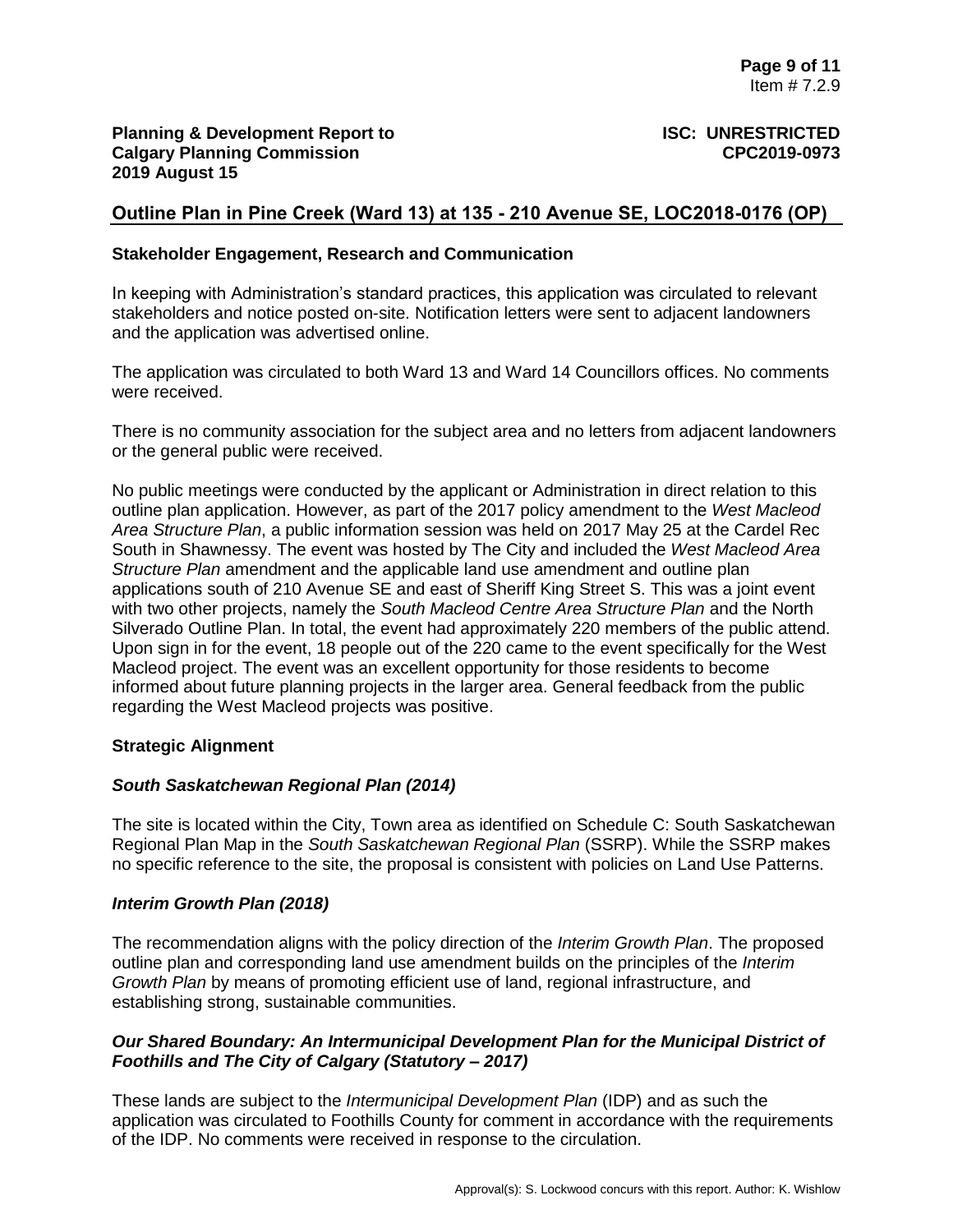# **Outline Plan in Pine Creek (Ward 13) at 135 - 210 Avenue SE, LOC2018-0176 (OP)**

### *Municipal Development Plan (Statutory – 2009)*

The subject parcel is located within the Residential – Developing – Future Greenfield area as identified on Map 1: Urban Structure in the *Municipal Development Plan* (MDP). The applicable MDP policies encourage diversity of housing types, parks to be situated within walkable proximities to residences, and the creation of connected, multi-modal street networks. The proposed outline plan and associated land uses comply with the relevant MDP policies.

#### *South Macleod Trail Regional Policy Plan (Non-Statutory – 2007)*

The subject parcel is located within the Residential area as identified on Map 3: Land Use Concept. The proposed application is consistent with the policies of this plan.

## *West Macleod Area Structure Plan (Statutory – 2014)*

The subject lands are identified as Community C on Map 3: Communities and as Residential Area on Map 4: Land Use Concept. Map 4 also depicts small portions of Environmental Open Space Study Area and the location of a community centre in the southeast corner of the subject plan area. The proposed outline plan is consistent with the applicable policies of this plan.

#### **Social, Environmental, Economic (External)**

The proposed outline plan, and associated land use amendment application, enables the continuation of development in the community of Pine Creek and provides a future framework for residential development and the location of a community centre. The development of these lands will enable a more efficient use of land and infrastructure, support surrounding uses and amenities while introducing the location of additional amenities for the community and greater area.

#### **Financial Capacity**

#### *Current and Future Operating Budget*

As development proceeds in this area, the local infrastructure will be assumed by The City, and as additional services come online, operating costs will be incurred. As this area is considered to be an actively developing community, these costs are incorporated into the One Calgary 2019 - 2022 four year service plan and budget. Operating costs are related to services such as roads, utilities, parks and waste and recycling.

#### *Current and Future Capital Budget*

There is no impact to the current capital budget as a result of this report. The capital investment required to construct and upgrade the required local infrastructure will be funded entirely by the developer. Additionally, the developer will pay off-site levies, which helps generate funding for the permanent regional infrastructure.